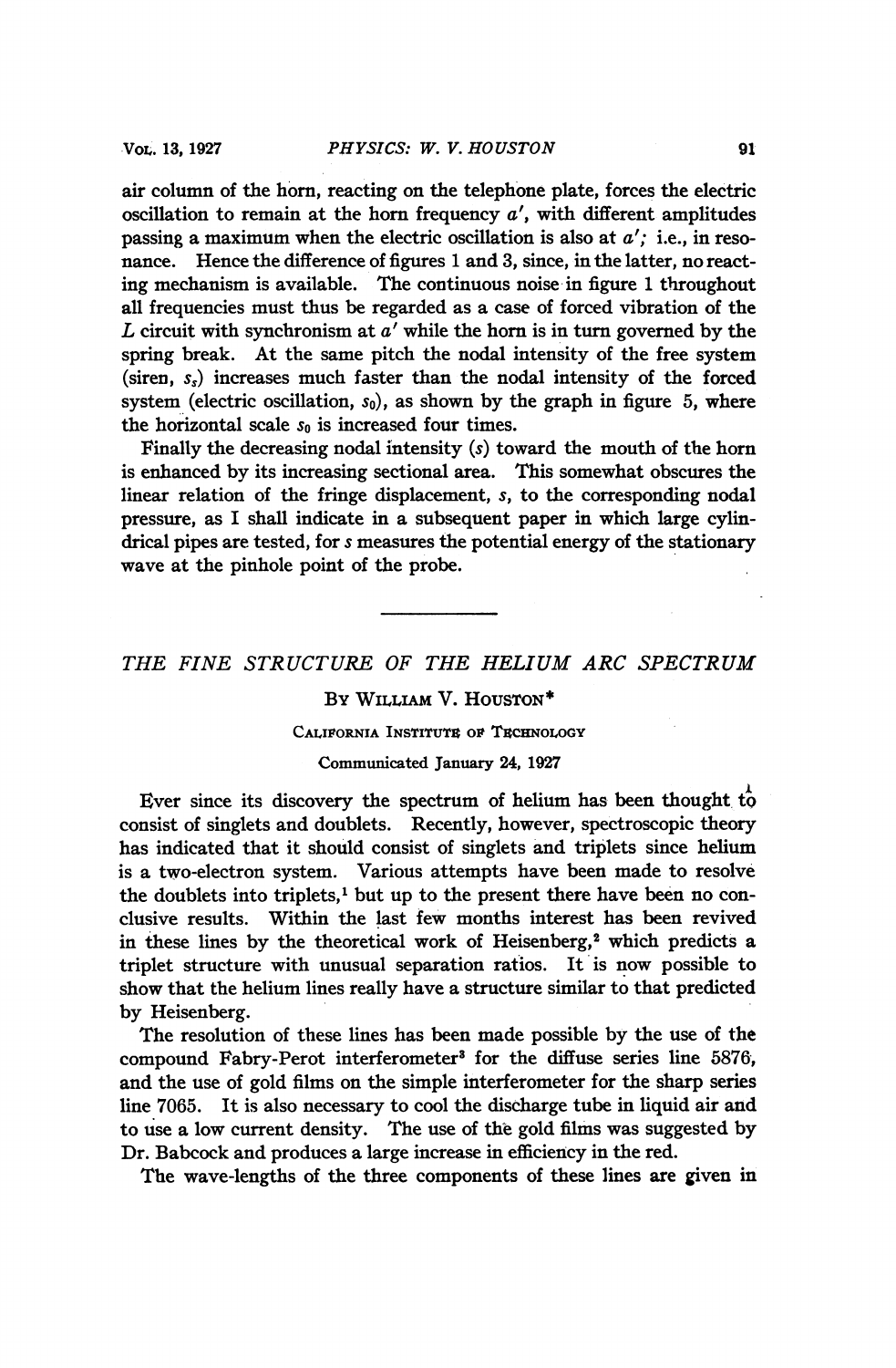table 1. They were determined with reference to the singlet lines 6678. 149 and 5015.675 as standards, and are probably correct within 0.003 A. The centers of gravity are very near the values determined by Merrill.4 The apparent doublet separations of 4713, 4471 and 3888 were also measured and are given in the same table. For these lines the wavelengths of the weak components were determined by using the measured separations in connection with Merrill's values for the strong components.

| TABLE 1          |                            |                        |       |
|------------------|----------------------------|------------------------|-------|
| <b>INTENSITY</b> | <b>DESIGNATION</b>         | WAVE-LENGTH<br>IN I.A. | Δø    |
| 1                | $2^{3}P_{0} - 3^{3}S_{1}$  | 7065.707               |       |
|                  |                            |                        | 0.992 |
| 3                | $2^{3}P_{1}-3^{3}S_{1}$    | 7065.212               |       |
|                  |                            |                        | 0.071 |
| 5                | $2^{3}P_{2}-3^{3}S_{1}$    | 7065.177               |       |
| $\mathbf{L}$     | $2^{3}P_{0} - 3^{3}D_{1}$  | 5875.963               |       |
|                  |                            |                        | 0.928 |
| 3                | $2^{3}P_{0} - 3^{3}D_{12}$ | 5875.643               |       |
|                  |                            |                        | 0.120 |
| 5                | $2^{3}P_{2}-3^{3}D_{123}$  | 5875.601               |       |
| 1                | $2^{3}P_{0} - 4^{3}S_{1}$  | 4713.373               |       |
|                  |                            |                        | 1.038 |
| 8                | $2^{3}P_{12}-4^{3}S_{1}$   | 4713.143*              |       |
| 1                | $2^{3}P_{0}-4^{3}D_{1}$    | 4471.681               |       |
|                  |                            |                        | 1.021 |
| 8                | $2^{3}P_{12}-4^{3}D_{123}$ | 4471.477*              |       |
| 8                | $2^{3}S_{0}-3^{3}P_{12}$   | 3888.646*              |       |
|                  |                            |                        | 0.286 |
| 1                | $2^{3}S_{0} - 3^{3}P_{0}$  | 3888.603               |       |
|                  |                            |                        |       |

\* Merrill's values.

The intensities in the triplets were estimated visually. One of the strong lines was clearly stronger than the other, while these two together are known to have eight times the intensity of the weakest component as shown by D. Burger.<sup>5</sup> Accordingly they were judged to have close to the theoretical values of 5:3:1. The separation of 4713 is very close to the corresponding separation in 7065, while the separation of 4471 shows clearly the effect of the decrease of the 4D term over the 3D. The separation of 3888 is very close to that given by the work of McCurdy.'

The fact that two components are so close together in the strong line makes it difficult to distinguish their resolution from a reversal. There are several reasons for believing that we have here a case of true resolution. In the first place the components are not of equal intensity. The phenomenon of unsymmetrical reversal has been recorded frequently, but usually under circumstances which make it probable that more than a single line was present. Furthermore, the discharge tube used as a source was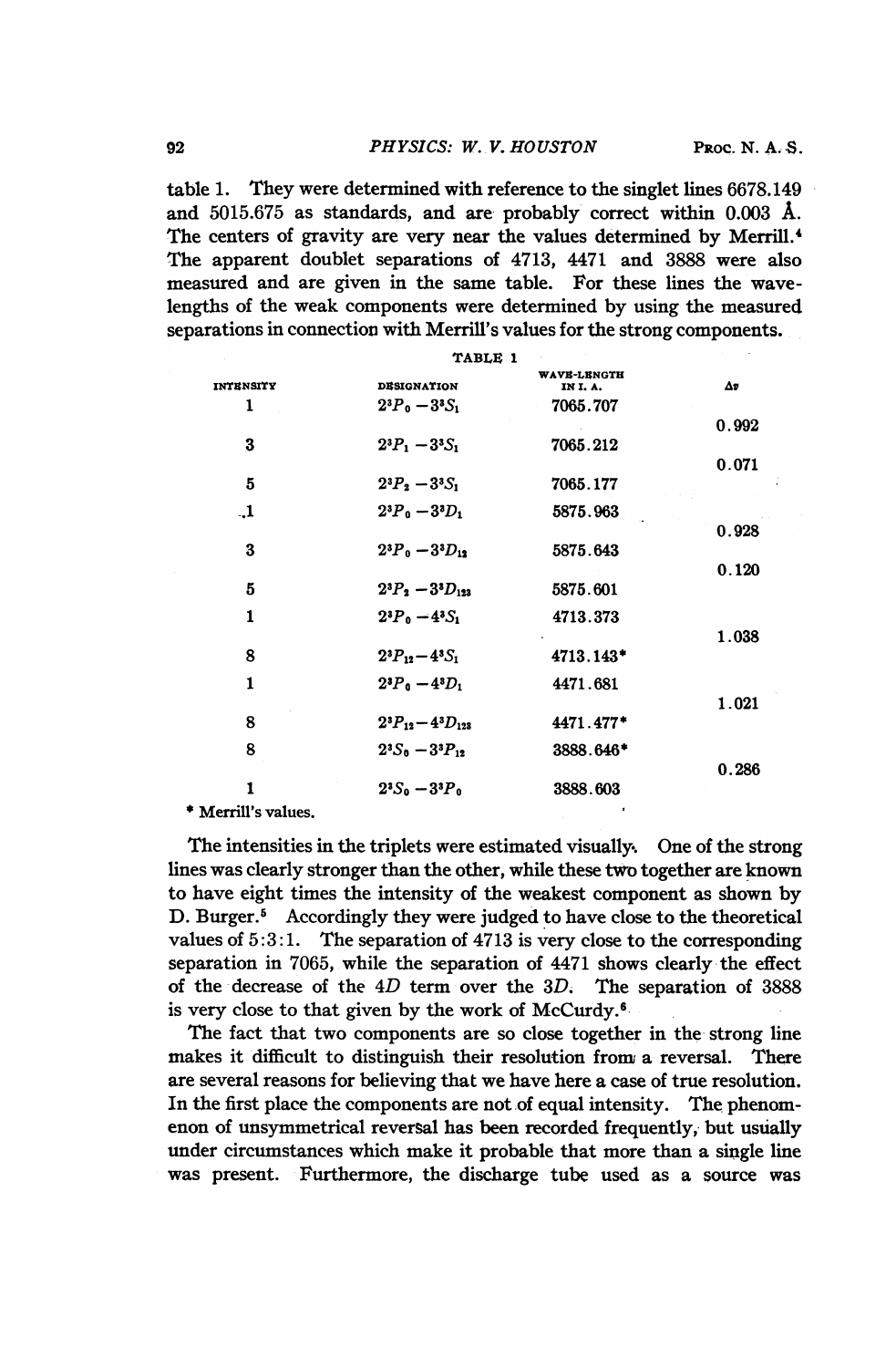such that reversal was not likely. It was bent in the form of <sup>a</sup> U and inserted in a liquid air flask, so that the discharge was always surrounded by liquid air, while the tube through which the discharge was observed extended up out of the liquid air and was thus at a higher temperature. Most conclusive, perhaps, is the fact that the definition improved with a decrease in current and a decrease in temperature as the tube became cooled with liquid air. In fact, without the liquid air, the structure almost disappeared and reversal appeared in 6678. This reversal had disappeared entirely when the plates were taken. The current density used was 0.09 amp. per sq. cm.



Figure <sup>1</sup> gives the scheme of energy levels which will produce the observed lines. The  $P$  levels are entirely inverted, while the  $D$  levels are partly so. The theory of Heisenberg requires that both levels be inverted, but the small differences involved may easily be- due to the terms neglected in his approximations. The separation ratio of the  $P$  term is 14:1 instead of 10:1 as given by the theory. The ratio of the 3D separation to the  $2P$ separation is of the order of magnitude predicted. The arrangement of the  $4D$  terms is assumed to be the same as that of the  $3D$ , and the separation is roughly determined from the measurement of  $4471$ . The  $3P$  term is assumed to be the same in arrangement as the  $2P$  term, although its close